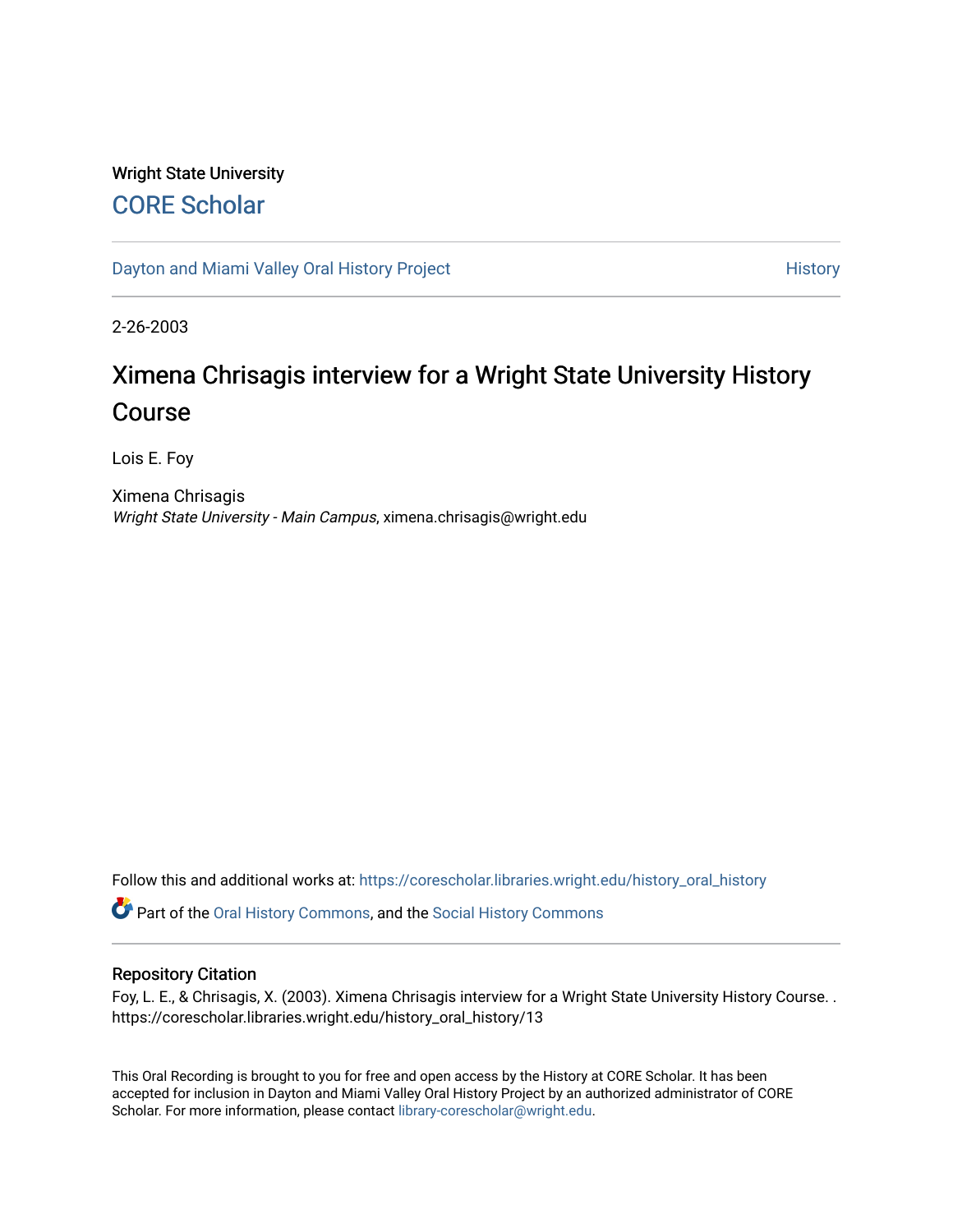## INTERVIEW QUESTIONS

- 1. Where were you born?
- 2. What do you remember about your childhood?
- 3. What activities did you enjoy as a child? sports, reading etc...
- 4. What activities were not so much fun?
- 5. What were your high school years like? Where did you attend high school?
- 6. What kinds of cultural and social events did you engage in?
- 7. Describe the cultural make up (environment) of the community you lived in?
- 8. When did you decide to leave home, community?
- 9. What influenced your decision?
- 10. Where are you now in terms of what you aspired to do in life?

Luis L.fw)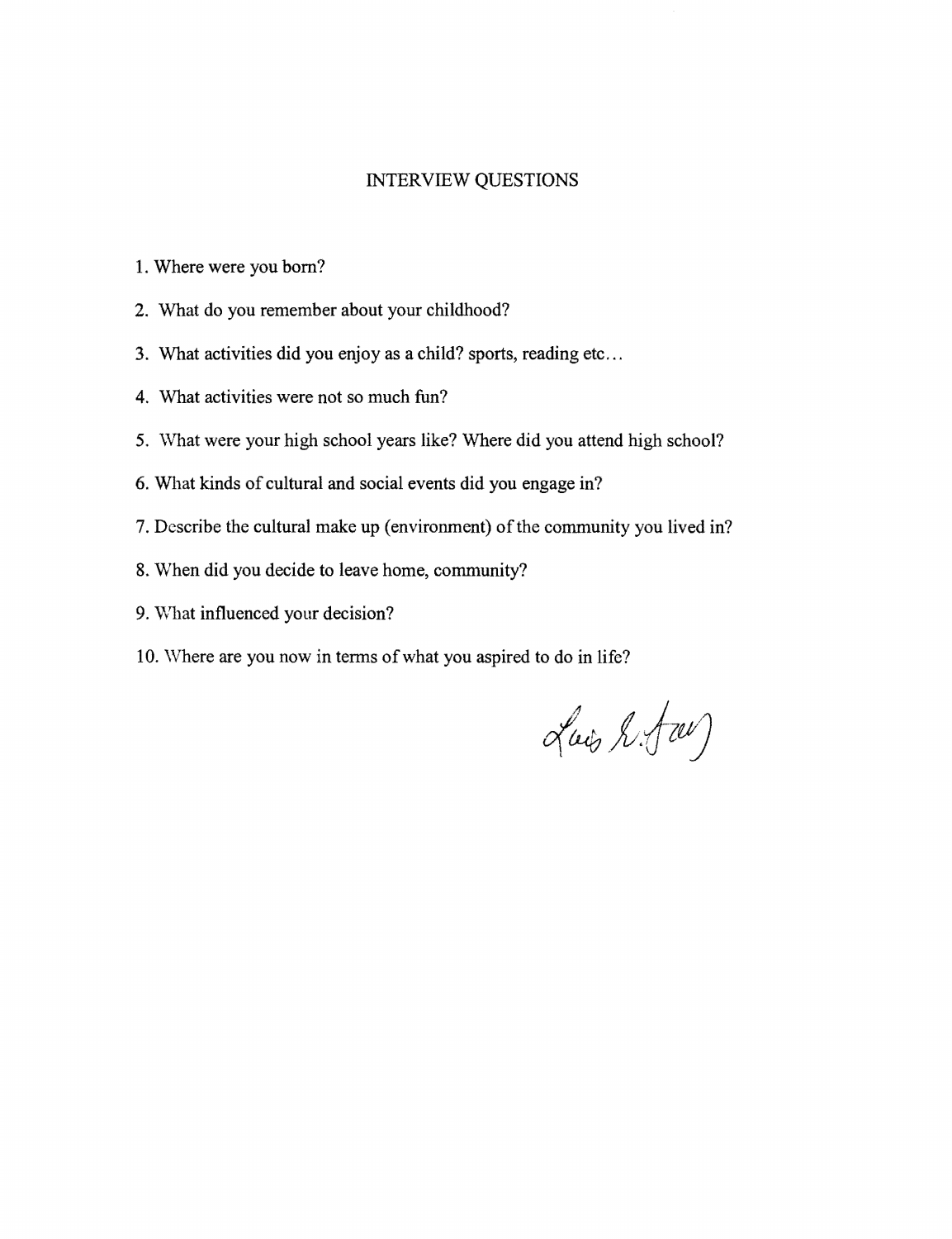February 28, 2003

Xemina Chrisagis

*Xemina Chrisagas reveals that although she was born with a disability, she did not let her physical condition interfere her desire to live life to her full capacity. Her story tell how important loving and supportive parents gave her the* confidence to overcome her disabilities and pursue a full *and sustaining life.* 

L.F : Xemina tell me where you were born

X.C : I was born in Wheeling West Virginia at Wheeling hospital, but I never lived in Wheeling my parents lived in Ohio across the river.

L.F : What do you remember about your childhood?

X.C : Well it was, I lived in a very small town all my life it was very uneventful. I started, when I first started, I lived in a small town called Hillsville, Ohio which was had a population of around 2200 people and then later on when I was in the first or second grade, we moved to yorksville Ohio which had en even smaller population, of 1400 or so people, so it was the type of situation where most families knew each other. There knew everyone else, it was kind of close knit.

L.F : Do you think a small town has advantages, growing up in a small town? X.C : Yes I think it does, one of the advantages it was very comfortable, every that lived there had lived there allof their lives, there were a lot of old people there they were comfortable, did not worry about a lot of crime. And that sort ofthing because everybody knew everybody else, the disadvantages was there was not the type of activity that you would get in a larger area.

L.F. : Yes, that was going to be my next question, do you remember what kinds of cultural events or what did people do for enjoyment or recreation?

X.C : Actually, compared to Dayton, it was really bland, there weren't many cultural events at all, and there were things that could be done but what they were known for was country and western music. But if you don't get into country and Western music there's not much things to do. One of the big things they had every year was the Jamboree in the hills and I guess people come from all over the country to go to this. But unless you like country music it is not interesting (Laugh). I guess I watched TV a lot as a kid, I didn't get involved in as many physical activities as other kids did because of my disability, L.F : when were you aware of your disability?

X.C : Well, pretty much as soon I had any awareness at all I don't know about what age it was but obviously when you are a child in school it 's made very obvious to you whether anybody realizes it or not, and children don't even realize sometimes when they ask you or make comments to their parents, well what's wrong with her, they don't realize even they are doing it I suppose